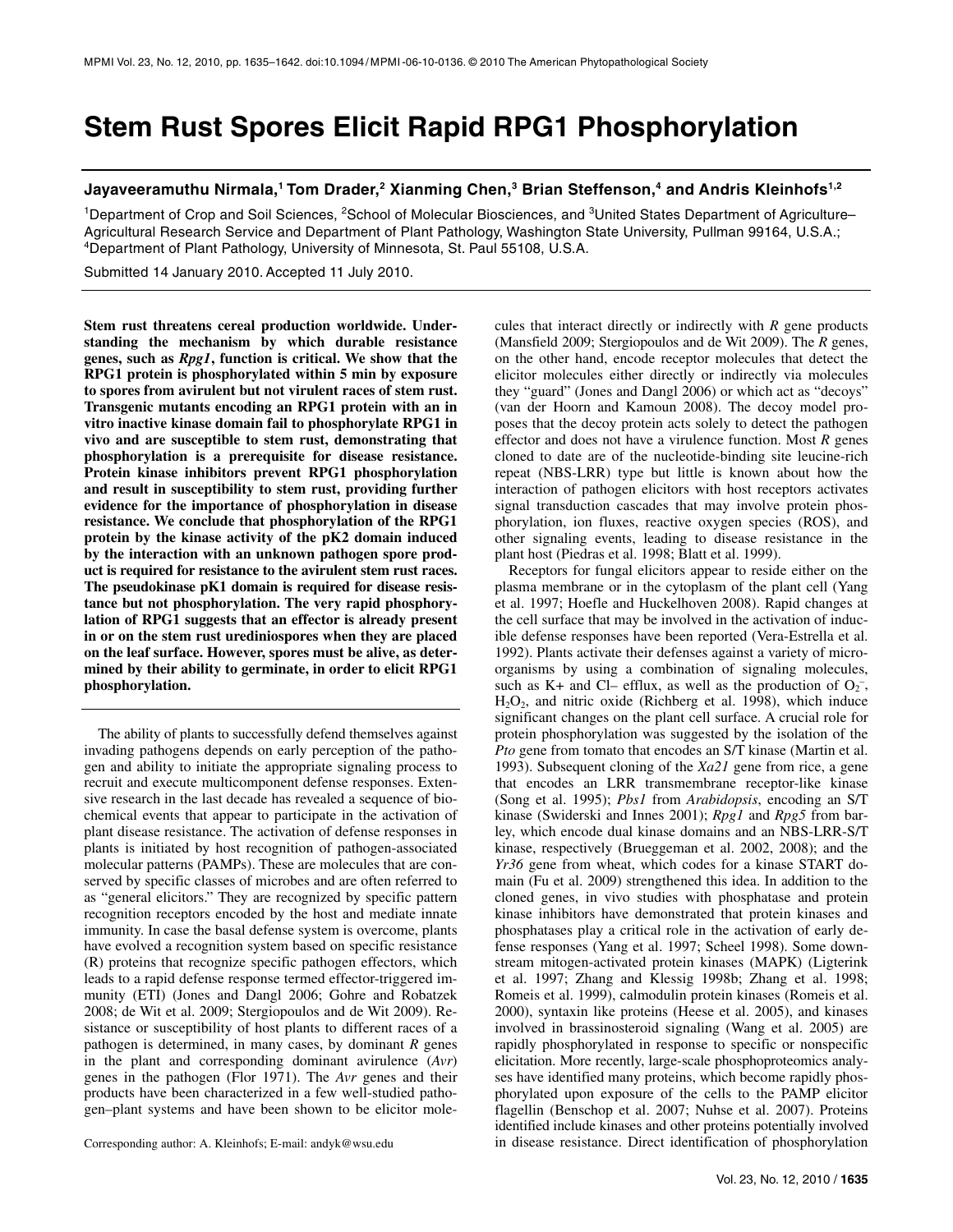sites in probable disease *R* gene products such as the NBS-LRR proteins was recently reported (Nakagami et al. 2010). Here, we report direct evidence for in vivo phosphorylation of a race-specific R protein, RPG1, and suggest that the phosphorylation results in activation of the stem rust disease resistance response.

The resurgence of stem rust on wheat and barley, caused by *Puccinia graminis* f. sp. *tritici*, via the highly virulent race TTKSK (also known as Ug99) and its variants has brought renewed interest in stem rust *R* genes and their function. The barley *Rpg1* gene has conferred durable resistance against many *P. graminis* f. sp. *tritici* races for over 60 years (Steffenson 1992; Kleinhofs et al. 2009). The *Rpg1* gene was cloned by a map-based approach (Brueggeman et al. 2002) and validated by haplotype sequencing and stable transformation of a susceptible cultivar, Golden Promise, which was rendered completely resistant (Horvath et al. 2003). *Rpg1* is a novel disease  $\bar{R}$  gene encoding a kinase with a pseudokinase domain ( $pK1$ ) and an active kinase domain (pK2), both of which are required for disease resistance (Nirmala et al. 2006). The RPG1 protein autophosphorylates in vitro but its in vivo significance is not known. However, failure to autophosphorylate under in vitro conditions correlated with lack of RPG1 protein degradation in vivo (Nirmala et al. 2007) and disease susceptibility (Nirmala et al. 2006, 2007).

Therefore, to understand how RPG1 perceives the signal from the fungus, we investigated the in vivo phosphorylation status of RPG1 upon inoculation with the rust pathogen. Here, we show that RPG1 is rapidly phosphorylated only in response to avirulent but not virulent rust fungus spores and that this phosphorylation is required for disease resistance. The rapidity



**Fig. 1.** Western blots showing that the RPG1 protein is phosphorylated within 5 min postinoculation with the avirulent *Puccinia graminis* f. sp. *tritici* race MCCF spores. The RPG1 protein is retained in the phosphorylated state for up to 20 h after inoculation, at which time it is degraded, as we have previously demonstrated (Nirmala et al. 2007). The RPG1 protein is not phosphorylated in the uninoculated sample (U). **A,**  Total seedling leaf proteins were precipitated with either phosphoserine or phosphothreonine antibodies and were separated on polyacrylamide gels, blotted, and visualized with an RPG1-specific antibody. **B,** Total seedling leaf proteins were precipitated with an RPG1-specific antibody, processed as above, and visualized with phosphoserine or phosphthreonine antibodies separately. **C,** Total seedling leaf proteins were precipitated with an RPG1-specific antibody, processed as above, and visualized with RPG1-specific antibodies to demonstrate the presence of the RPG1 protein in the extracts.  $P =$  in vitro phosphorylated RPG1 protein positive control; U = uninoculated control; PS = phosphoserine antibody; PT = phosphothreonine antibody.

of the phosphorylation and apparent autophosphorylation suggest that this is an early signal needed to initiate a cascade of biochemical events leading to activation of the defense response and disease resistance.

## **RESULTS**

## **RPG1 protein is phosphorylated within 5 min postinoculation with stem rust race MCCF spores.**

To understand how RPG1 perceives the signal from the stem rust fungus, we analyzed the in vivo phosphorylation status of RPG1 upon inoculation with the pathogen. Total phosphorylated proteins were precipitated with phosphoserine or phosphothreonine-specific antibodies and tested with RPG1-specific antibodies in a Western blot. To eliminate the possibility that unphosphorylated RPG1 was co-precipitated with phosphorylated proteins, the total proteins were also first immunoprecipitated with the RPG1 antibody and then tested with phosphoserine or phosphothreonine-specific antibodies. In both cases, the results showed that RPG1 was not phosphorylated in the absence of the fungus but became rapidly phosphorylated within only 5 min after the avirulent *P. graminis* f. sp. *tritici* race MCCF spores were delivered on the leaf surface of the resistant cv. Morex (Fig. 1). To eliminate the possibility that lack of the RPG1 protein phosphorylation prior to exposure of the leaf to avirulent rust spores was due to in vitro dephosphorylation during extraction, we included phosphatase inhibitors in the protein extraction buffer. The RPG1 phosphorylated state was maintained past 20 h postinoculation (Fig. 1), after which it was degraded in cv. Morex as previously reported (Nirmala et al. 2007). RPG1 was also phosphorylated in the moderately resistant cv. Beacon, highly resistant cvs. Chevron and Q21861 (Fig. 2), and the highly resistant *Rpg1* transgene line (GP/*Rpg1*T1) (Fig. 3). RPG1 was also phosphorylated in two lines that produce the RPG1 protein but are susceptible to stem rust, demonstrating that, although phosphorylation is important for disease resistance, it is not sufficient by itself. The two lines are the *rpr1* mutant (Zhang et al. 2006), which has an intact *Rpg1*, and OSU6 (PBI004-7-0-015 accession no. 8321), a wild barley accession with a GTT insertion in the *Rpg1* gene resulting in an S to R amino acid substitution plus an F insertion (Fig. 2) (Brueggeman et al. 2002; Mirlohi et al. 2008). RPG1 was not phosphorylated when mock inoculated with talc only.

## **RPG1 is phosphorylated only when plants are inoculated with viable but not**

#### **with unviable race MCCF urediniospores.**

To determine whether the avirulent stem rust urediniospores need to be viable, we tested the ability of both viable and unviable spores of *P. graminis* f. sp. *tritici* race MCCF to elicit RPG1 phosphorylation. The results revealed that RPG1 is specifically phosphorylated only when inoculated with viable spores, determined to be capable of germinating on 2% water agar plates, but not by unviable spores, which failed to germinate on 2% water agar after exposure to room temperature for 3 months. (Fig. 4).

# **RPG1 is phosphorylated when plants are inoculated with avirulent but not virulent races**

# **of the stem rust fungus or nonspecific pathogens.**

Urediniospores from avirulent and virulent *P. graminis* f. sp. *tritici* races were used to inoculate leaves of cv. Morex in order to determine whether or not their ability to phosphorylate RPG1 was race specific. RPG1 was rapidly phosphorylated when plants were inoculated with the avirulent races MCCF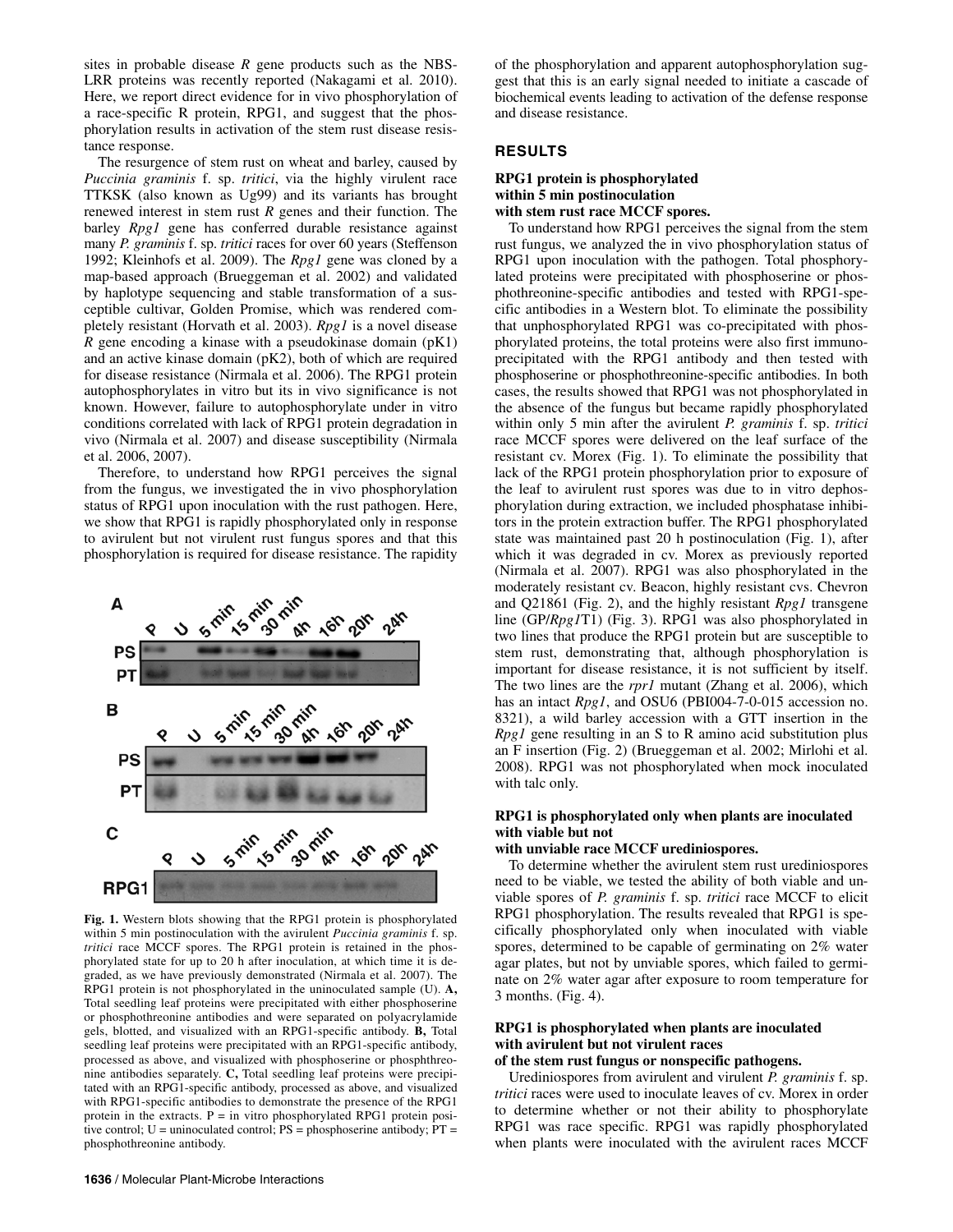(Fig. 1), SCCL-C7a, and HKHJ but not with the virulent *P. graminis* f. sp. *tritici* race QCCJ or a virulent *P. graminis* f. sp. *secalis* (rye stem rust) isolate 92-MN-90 (Fig. 5). Further tests for specificity were conducted with the virulent but not RPG1 specific pathogens *P. striiformis* f. sp. *hordei* (barley stripe rust) and *Cochliobolus sativus*, the spot blotch pathogen. Barley cv. Morex is susceptible to stripe rust but moderately resistant to spot blotch. These pathogens did not elicit phosphorylation of RPG1 (Fig. 5). These results demonstrate that the in vivo phosphorylation of RPG1 protein is a highly specific response initiated between the *Rpg1* gene product and a thus-farunknown fungal effector or an *AvrRpg1* gene product and not with other *Avr* gene products carried by other stem rust isolates or nonspecific pathogens.

> 2 3

1 2 3

A

**Chevron** Q21861 **Beacon** rpr1 **OSU6 PS** РT B 1  $\overline{2}$ 3 1 2 3 **Chevron** Q21861 **Beacon** rpr1 OSU6 PT PS C 1 3 2 **Chevron** Q21861 **Beacon** rpr1 **OSU6** RPG1

**Fig. 2.** Western blots showing that the RPG1 protein is phosphorylated postinoculation with the avirulent *Puccinia graminis* f. sp. *tritici* race MCCF spores in *Rpg1*-gene-containing barley cultivars. Total seedling leaf proteins were precipitated with either **A,** phosphoserine or phosphothreonine antibodies or **B** and **C,** RPG1-specific antibodies and were separated on polyacrylamide gels, blotted, and visualized with an RPG1-specific antibody. Bands were visualized with either **A** and **C,**  RPG1-specific antibody or **B,** phosphoserine or phosphothreonine antibodies separately. Lane 1, in vitro phosphorylated RPG1 protein positive control; lane 2, uninoculated control; lane 3, 5 min postinoculation. PS = phosphoserine antibody; PT = phosphothreonine antibody.

#### **Phosphorylation of RPG1 is correlated with disease resistance.**

To determine whether the in vivo phosphorylation of RPG1 is required for disease resistance, we tested the ability of two different transgenic loss-of-function mutants, GP/*Rpg1*-pK1 (KK152, 153NQ) and GP/*Rpg1*-pK2 (KK461, 462NQ), for their response to inoculation with the avirulent *P. graminis* f. sp. *tritici* race MCCF. The catalytically inactive GP/*Rpg1*-pK2 domain mutant (KK461, 462NQ), incapable of autophosphorylating RPG1 in vitro, also failed to phosphorylate in vivo upon inoculation with rust spores, suggesting that RPG1 autophosphorylation in vivo is required for disease resistance (Fig. 3). The GP/*Rpg1*-pK2 and GP/*Rpg1*-pK1 mutants were previously shown to be susceptible to stem rust and to express the RPG1 protein (Nirmala et al. 2006, 2007). The RPG1 pK1 domain mutant (KK152/153NQ), capable of being phosphorylated in vitro, is phosphorylated in vivo (Fig. 3) but is susceptible to rust, suggesting that this domain functions downstream in the resistancesignaling pathway. To further confirm the role of RPG1 phosphorylation in disease resistance, we tested seven different serine-threonine protein kinase inhibitors for their ability to prevent



**Fig. 3.** Western blots showing that RPG1 phosphorylation is dependent on a functional protein kinase 2 domain. The RPG1 protein fails to become phosphorylated in response to inoculation with *Puccinia graminis* f. sp. *tritici* race MCCF in the susceptible transgenic mutant GP/*Rpg1* pK2 (KK461/462NQ) whereas the RPG1 protein produced by the susceptible transgenic mutant GP/*Rpg1* pK1 (KK152/153NQ) and the highly resistant wild-type *Rpg1* transgene GP/*Rpg1*T1 are phosphorylated. Total seedling leaf proteins either **A,** were precipitated with phosphoserine or phosphothreonine antibodies and the bands visualized with RPG1-specific antibody or **B,** were precipitated with RPG1-specific antibody and the bands visualized with phosphoserine or phosphthreonine antibodies separately or **C,** with RPG1-specific antibodies. Lane 1, in vitro phosphorylated RPG1 protein positive control; lane 2, uninoculated control; lane 3, 15 min postinoculation. Golden Promise (GP) does not have an RPG1 protein and a protein cross-reacting with the RPG1 antibody is not detected. PS = phosphoserine antibody; PT = phosphothreonine antibody.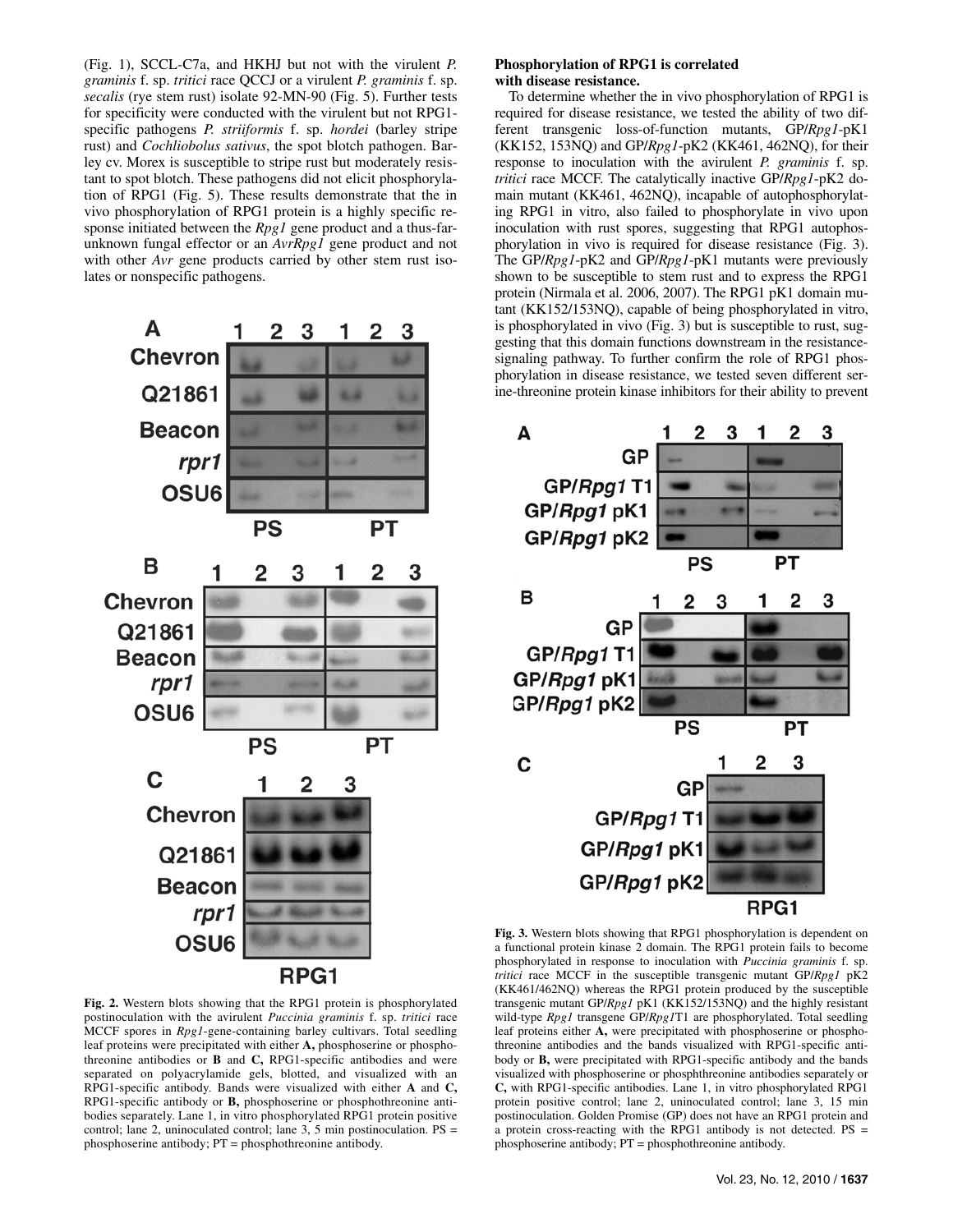in vivo phosphorylation of RPG1 and their effect on disease reaction to *P. graminis* f. sp. *tritici* race MCCF on cv. Morex. All seven kinase inhibitors (identified in Figure 6) inhibited phosphorylation of RPG1 and converted the incompatible reaction to a compatible reaction in the resistant cv. Morex (Fig. 6).

## **DISCUSSION**

The barley stem rust resistance protein RPG1 is phosphorylated within 5 min after inoculating the leaves with hydrated spores from avirulent but not virulent stem rust races or nonspecific pathogens. The RPG1 phosphorylated state is maintained for 20 h postinoculation, after which it is degraded as previously demonstrated (Nirmala et al. 2007). The speed at which RPG1 is phosphorylated is remarkable because obvious spore germination does not take place until approximately 30 min after they are placed on the leaf surface and provided with free moisture. This very rapid pathogen recognition suggests that it is a primary event that sets the host disease resistance signaling pathway in action. Because the 5-min time frame is well before the rust spores have time to germinate and infect the host cells, we postulate that an unknown effector may already be present on or in the spore, waiting to sense the presence of a suitable host surface. However, metabolic activity seems to be required because unviable spores failed to elicit the phosphorylation response. Research with the flax rust fungus has shown that AVR proteins are synthesized within haustoria and transported into the host cytoplasm, where they interact with the R proteins and activate the downstream signaling cascades (Dodds et al. 2004; Catanzariti et al. 2006). Stem rust appressoria formation and penetration of the stomata takes place approximately 12 to 24 h postinoculation and obvious differences between resistant (*Rpg1*) and susceptible (*rpg1*) cultivars were not observed during this time (Sellam and Wilcoxson 1976) (B. Steffenson, *unpublished*). Thus, *Rpg1* mediated resistance to stem rust does not become visibly (via microscope) functional until some time after 12 to 24 h postinoculation and may correlate with haustoria formation. Our observations demonstrate that the RPG1 protein recognizes the avirulent spores long before haustoria formation.



**Fig. 4.** Western blots showing that RPG1 is phosphorylated only when leaves are inoculated with viable but not with unviable spores of *Puccinia graminis* f. sp. *tritici* race MCCF in cv. Morex. Total seedling leaf proteins were precipitated and were separated on polyacrylamide gels, blotted, and visualized with an RPG1-specific antibody. **A,** Precipitated with either phosphoserine or phosphothreonine antibodies and the bands visualized with RPG1-specific antibody. **B** and **C,** Precipitated with RPG1-specific antibody and the bands visualized with **B,** phosphoserine or phosphothreonine antibodies separately or **C,** RPG1-specific antibodies. Lanes 1 and 3, total proteins immunoprecipitated from the plants inoculated with unviable spores, respectively; lanes 2 and 4: total proteins immunoprecipitated from plants inoculated with viable spores, respectively (all at 30 min postinoculation). Unviable spores are defined as not capable of germination on 2% water agar plates and were generated by storing the spores at room temperature for 3 months.

This recognition leads to RPG1 phosphorylation and disease resistance, as demonstrated by mutant and inhibitor studies described herein. It is possible that a mechanism of resistance different from AVR protein recognition exists or that the specific AVR protein may already be present in the spores and is released into the plant cells and detected by the RPG1 R protein. In the flax rust, *Avr* genes were primarily expressed at the RNA level only in infected tissues, probably in haustoria and the mycelium, except for *AvrM,* where they were also expressed in in-vitro-germinated spores. Among the *Avr* genes analyzed, expression was not detected in ungerminated spores (Dodds et



**Fig. 5.** Western blots showing that RPG1 is phosphorylated upon inoculation with avirulent but not virulent races of the stem rust fungus or nonspecific pathogens in cv. Morex. **A,** Total seedling leaf proteins were precipitated with either phosphoserine or phosphothreonine antibodies and the bands visualized with RPG1-specific antibody or **B,** protein was precipitated with RPG1-specific antibody and the bands visualized with phosphoserine or phosphothreonine antibodies separately or **C,** with RPG1-specific antibodies. Avirulent *Puccinia graminis* f. sp. *tritici* races HKHJ and SCCL-C7a, virulent *P. graminis* f. sp. *secalis* isolate 92-MN-90 and *P. graminis* f. sp. *tritici* race QCCJ, RPG1 nonspecific pathogens barley stripe rust race -*Ps* PSH72, and spot blotch isolate *Cs* ND85f. Lane 1, in vitro phosphorylated RPG1 protein positive control; lane 2, uninoculated control; lane 3, 15 min postinoculation. PS = phosphoserine antibody; PT = phosphothreonine antibody.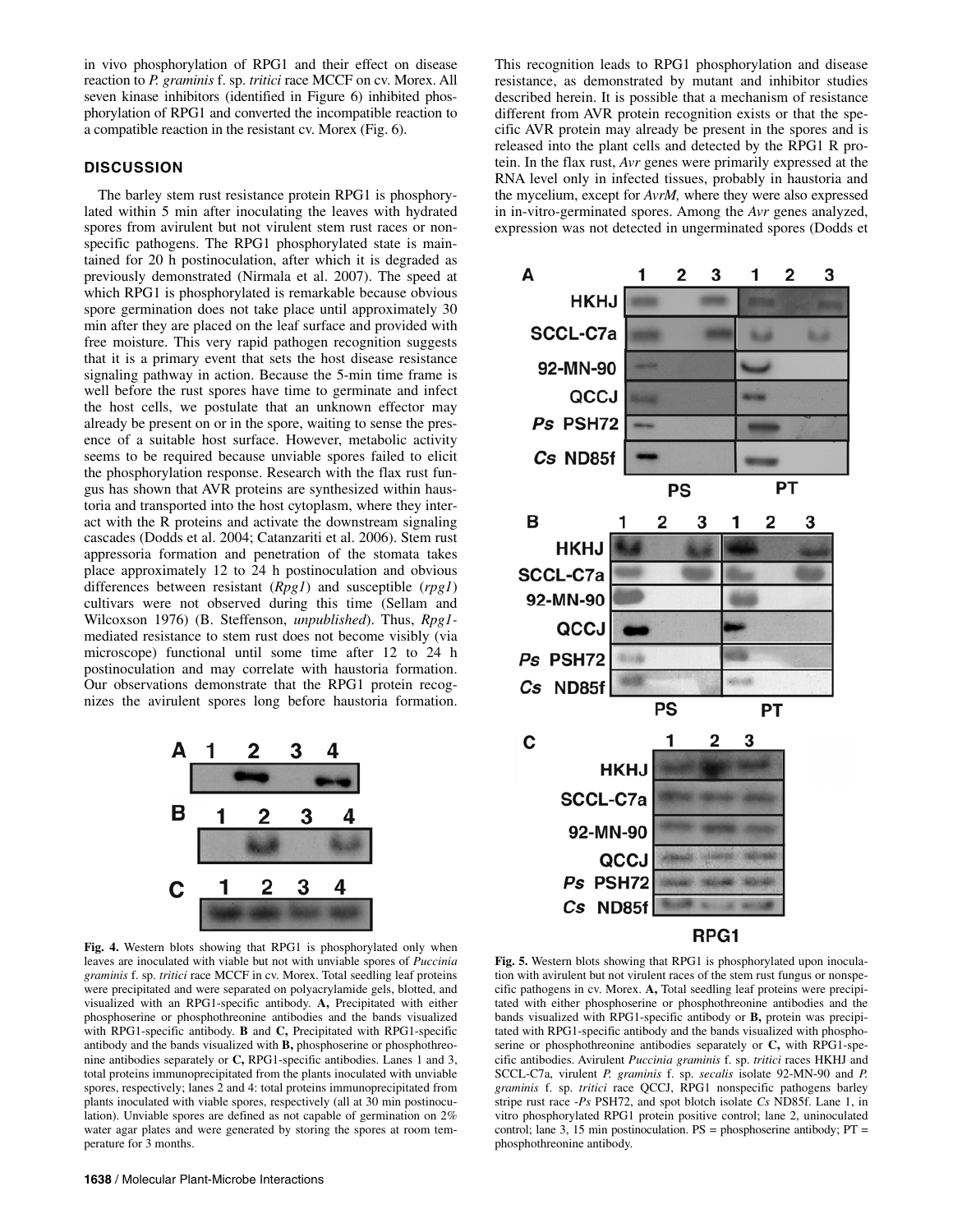al. 2004; Catanzariti et al. 2006). These experiments suggest that there is variation in the expression pattern among the different *Avr* genes and they do not exclude the possibility that stored AVR protein may be present in ungerminated spores.

*Rpg1* mRNA and protein are present in the barley leaf epidermal cells at levels considerably higher than those found elsewhere in the leaf (Rostoks et al. 2004) (J. Nirmala, *unpublished*). A small but significant amount of RPG1 protein is also present in the plasma membrane (Nirmala et al. 2006). The plant plasma membrane is expected to be the initial site where elicitor–receptor interaction is most likely to take place; therefore, it is possible that rust elicitors interact or mediate via the plasma-membrane-associated RPG1. The RPG1 protein structure and some functional aspects are strikingly similar to the animal Janus kinases (JAK) (O'Shea and Leonard 1998). JAK family members and their functions are diverse. Briefly, they function via a pathway whereby transmembrane receptors are activated by external effectors which, in turn, activate the JAK. JAK proteins activate transcription factors which migrate to the nucleus and activate the appropriate response genes (Aaronson and Horvath 2002). It would be naive to expect that RPG1 will function in a very similar manner but the JAK pathway does provides a valuable model for testing ideas.

The role of RPG1 phosphorylation in disease resistance is underscored by the observation that the highly susceptible *Rpg1* transgenic pK2 mutant, which encodes an RPG1 protein that fails to phosphorylate in vitro, also fails to phosphorylate in vivo upon inoculation with the avirulent *P. graminis* f. sp. *tritici* race MCCF. This demonstrates that RPG1 is a very early or initial recipient of the fungal effector, and the observation that the inactive kinase mutant pK2 is not phosphorylated in vivo and does not confer disease resistance strongly suggests that RPG1 autophosphorylates and this reaction is required for disease resistance. Additional evidence for the role of phosphorylation in the stem rust resistance-signaling pathway comes from the use of kinase inhibitors (Fig. 6), which most likely inhibit other host kinases besides RPG1 but also prevented the phosphorylation of RPG1 and converted the incompatible reaction to a compatible reaction in the resistant cv. Morex.

The pK2 domain of RPG1 is involved in phosphorylation and disease resistance. However, the specific role of the pK1 domain is not clear, despite its requirement for disease resistance. Two susceptible *Rpg1* pK1 mutants with KK152/153NQ substitutions and a GTT insertion encode RPG1 proteins that are phosphorylated. The *Rpg1* gene with a GTT insertion, encoding a protein with S to R amino acid substitution plus an F insertion (Brueggeman et al. 2002; Mirlohi et al. 2008), is also degraded just like wild-type RPG1 (J. Nirmala, *unpublished*). Thus, although RPG1 phosphorylation and degradation are essential for RPG1-mediated stem rust resistance, it is not sufficient. We speculate that the pK1 domain acts downstream of these events and is perhaps involved in protein–protein interac-



**Fig. 6.** Seven different protein kinase inhibitors (PKI) prevent phosphorylation of RPG1 and convert the incompatible disease reaction to compatible in *Rpg1-*containing cv. Morex in response to *Puccinia graminis* f. sp. *tritici* race MCCF. **A,** Total seedling leaf proteins were precipitated with either phosphoserine or phosphothreonine antibodies and the Western blot bands visualized with RPG1 specific antibody or **B** and **C,** proteins were precipitated with RPG1 specific antibody and the bands visualized with **B,** phosphoserine or phosphothreonine antibodies separately or **C,** RPG1-specific antibodies. **D,** Disease phenotype. PKI = protein kinase inhibitor. Lanes 1–9: no. PKI, A8, A7, H8, H7, Staurosporin, K252a, K252b, and Steptoe no PKI, respectively. Cv. Steptoe does not produce an RPG1 protein.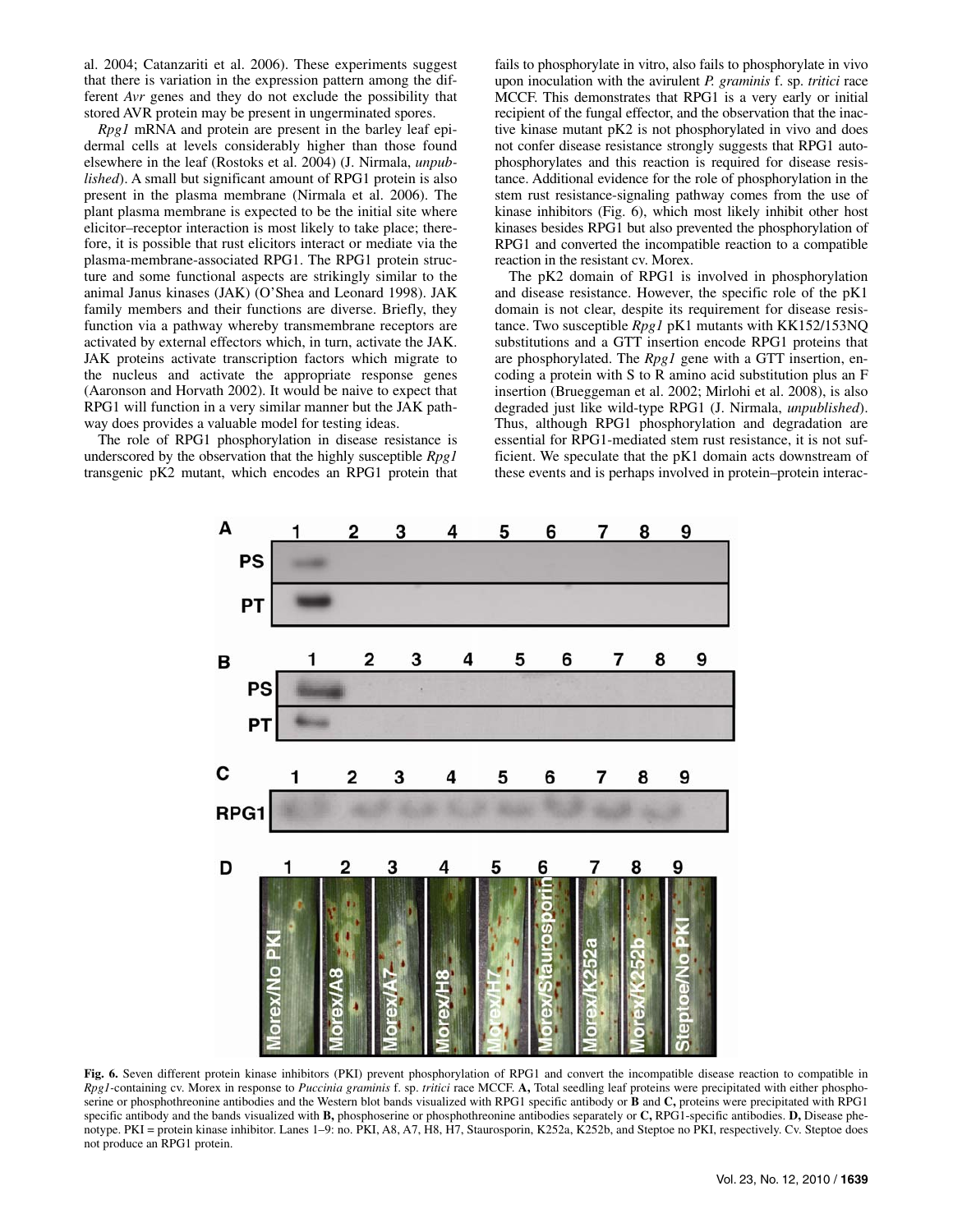tions essential for the disease resistance response. These putative proteins remain to be identified.

Phosphorylation is one of the most widespread post-translational modifications, and multiple cellular processes are regulated by phosphorylation and dephosphorylation (Durek et al. 2010; Grimsrud et al. 2010; Nakagami et al. 2010). However, its role in *R*-gene activation or function has not been widely investigated to date. Rapid and transient protein phosphorylation in parsley and tomato cell suspension cultures has been reported (Dietrich et al. 1990; Felix et al. 1991). Protein kinase inhibitors such as K-252a and staurosporin block these elicitor-induced changes in phosphorylation and prevent the induction of plant defense responses. Protein phosphorylation was also required for early steps in CF9-dependent AVR9-activated defense systems and tobacco–*Tobacco mosaic virus-N* interaction. Known proteins phosphorylated include the MAPK (or orthologues) MPK3 and MPK6, WIPK and SIPK, and tobacco syntaxin NtSyp121 (Zhang and Klessig 1998a; Zhang et al. 1998; Heese et al. 2005). One of the most extensively investigated defensesignaling pathway in plants is the flagellin activated MAPK pathway in *Arabidopsis* (Asai et al. 2002). Flagellin, a highly conserved protein found in bacterial flagella, is recognized as a PAMP by FLS2 (LRR receptor kinase flagellin-sensitive 2) that activates a MAPK cascade conferring resistance to bacterial and fungal pathogens (Asai et al. 2002). FLS2 has also been shown to interact with BAK1 (BRI1-associated receptor kinase), an LRR kinase that regulates the brassinosteroid receptor kinase BRI1 (Nam and Li 2002; Chinchilla et al. 2007). The BAK1/FLS2 interaction is very rapid (within the first minutes of flagellin exposure) and results in enhanced pathogen resistance, presumably through innate immunity (Chinchilla et al. 2007). These observations are of interest to the understanding of the RPG1-mediated pathogen resistance, although the signaling we describe here seems to be very specific to the avirulent stem rust races and not due to PAMPs.

The majority of plant pathogen receptor genes cloned to date are of the NBS-LRR type (Jones and Dangl 2006); however, receptor-like kinases or proteins such as XA21 and CF9 are also known to recognize specific AVR-type molecules and confer resistance (Song et al. 1995; Hammond-Kosack and Jones 1997). The RPG1 protein has similarity to receptor-like protein kinases,

although it lacks any known receptor domain (Brueggeman et al. 2002). This suggests that RPG1 might interact with other receptor molecules at the cell surface; however, at this time, we do not have any evidence for or against that hypothesis.

To summarize, this is the first demonstration of a very rapid and specific R protein phosphorylation upon detection of a pathogenic fungus. The model we currently favor is that RPG1 acts as a receptor or in conjunction with a receptor, perceives the initial signal from the rust pathogen, and phosphorylates itself. This phosphorylation initiates the downstream signaling events, eventually resulting in the degradation or turn over of RPG1 by the proteosomal pathway. The relationship between the phosphorylation and degradation is not clear. It is possible that both function in concert to provide maximum disease resistance. Another possibility is that the degradation of RPG1 might be the end result rather than a prerequisite for the resistance reaction. It is possible that the degradation of RPG1 is to prevent runaway hypersensitive response, as has been suggested in the case of the *Arabidopsis* RPM1 R protein degradation (Boyes et al. 1998).

The mechanism by which the fungus is detected on the leaf surface is under investigation. Presumably, it is a compound which is found on or in the dormant spores and is activated by uptake of moisture or interaction with something on the leaf surface. At this point, we do not have enough information to speculate about this process.

## **MATERIALS AND METHODS**

## **Plant materials.**

Barley lines were grown in growth chambers in plastic pots containing potting mix with a day and night temperature of  $21 \pm 1$  and  $18 \pm 1$ °C, respectively, and a 16-h photoperiod provided by cool fluorescent tubes  $(525 \mu E/m^2)$ . The cultivars or lines used are described in Table 1.

#### **Stem rust inoculation.**

Seven-day-old plants were inoculated with urediniospores of avirulent (MCCF, SCCL-C7a, or HKHJ) or virulent (QCCJ) *P. graminis* f. sp. *tritici* races or with virulent *P. graminis* f. sp. *secalis* isolate 92-MN-90. Controls were grown under the

Table 1. Description of barley cultivars and mutants used in RPG1 phosphorylation assays

| Barley genotypes <sup>b</sup> | Stem rust phenotype <sup>c</sup> | RPG1 <sup>a</sup>    |                              |                                 |
|-------------------------------|----------------------------------|----------------------|------------------------------|---------------------------------|
|                               |                                  | Protein <sup>d</sup> | Phosphorylation <sup>e</sup> | <b>Degradation</b> <sup>f</sup> |
| Morex                         | Resistant                        |                      |                              |                                 |
| Chevron                       | Highly resistant                 |                      |                              |                                 |
| Q21861                        | Highly resistant                 |                      |                              |                                 |
| Beacon                        | Moderately resistant             |                      |                              |                                 |
| OSU <sub>6</sub>              | Susceptible                      |                      |                              |                                 |
| rpr1                          | Susceptible                      |                      |                              |                                 |
| <b>GP</b>                     | Susceptible                      | NP                   | NP                           | NP                              |
| GP/Rpg1-T1                    | Highly resistant                 |                      |                              |                                 |
| GP/Rpg1-pK1                   | Susceptible                      |                      |                              |                                 |
| GP/Rpg1-pK2                   | Susceptible                      |                      |                              |                                 |
| Steptoe                       | Susceptible                      | NP                   | <b>NP</b>                    | <b>NP</b>                       |

 $^{\rm a}$  NP = no protein.

<sup>b</sup> Morex, Chevron, Q21861, Beacon, Golden Promise (GP), and Steptoe are barley cultivars and lines. OSU6 (PBI004-7-0-015 accession no. 8321) is a wild barley accession with a GTT insertion in the *Rpg1* gene resulting in an S-R amino acid substitution plus an F insertion (Mirlohi et al. 2008). *rpr1* is a deletion mutant of a gene required for *Rpg1* function (Zhang et al. 2006). GP/*Rpg1*T1 is a single-copy transgenic *Rpg1* line in GP genomic background (Horvath et al. 2003). GP/*Rpg1*pK1 is a pseudokinase domain 1 mutant transgene (KK152/153NQ) in GP background (Nirmala et al. 2006). GP/*Rpg1*pK2

<sup>c</sup> Phenotypes have been previously determined (Steffenson 1992; Brueggeman et al. 2002; Horvath et al. 2003; Nirmala et al. 2006; Zhang et al. 2006) and were confirmed in this study.

<sup>d</sup> Presence or absence of RPG1 protein has been previously determined (Nirmala et al. 2006) and was confirmed in this study. Cv. Steptoe has a defective *Rpg1* gene and does not produce detectable RPG1 protein. GP does not have the *Rpg1* gene and does not produce RPG1. <sup>e</sup> Phosphorylation of RPG1 protein was determined in this study.

f Degradation of RPG1 protein has been previously determined (Nirmala et al. 2007) (J. Nirmala, *unpublished*).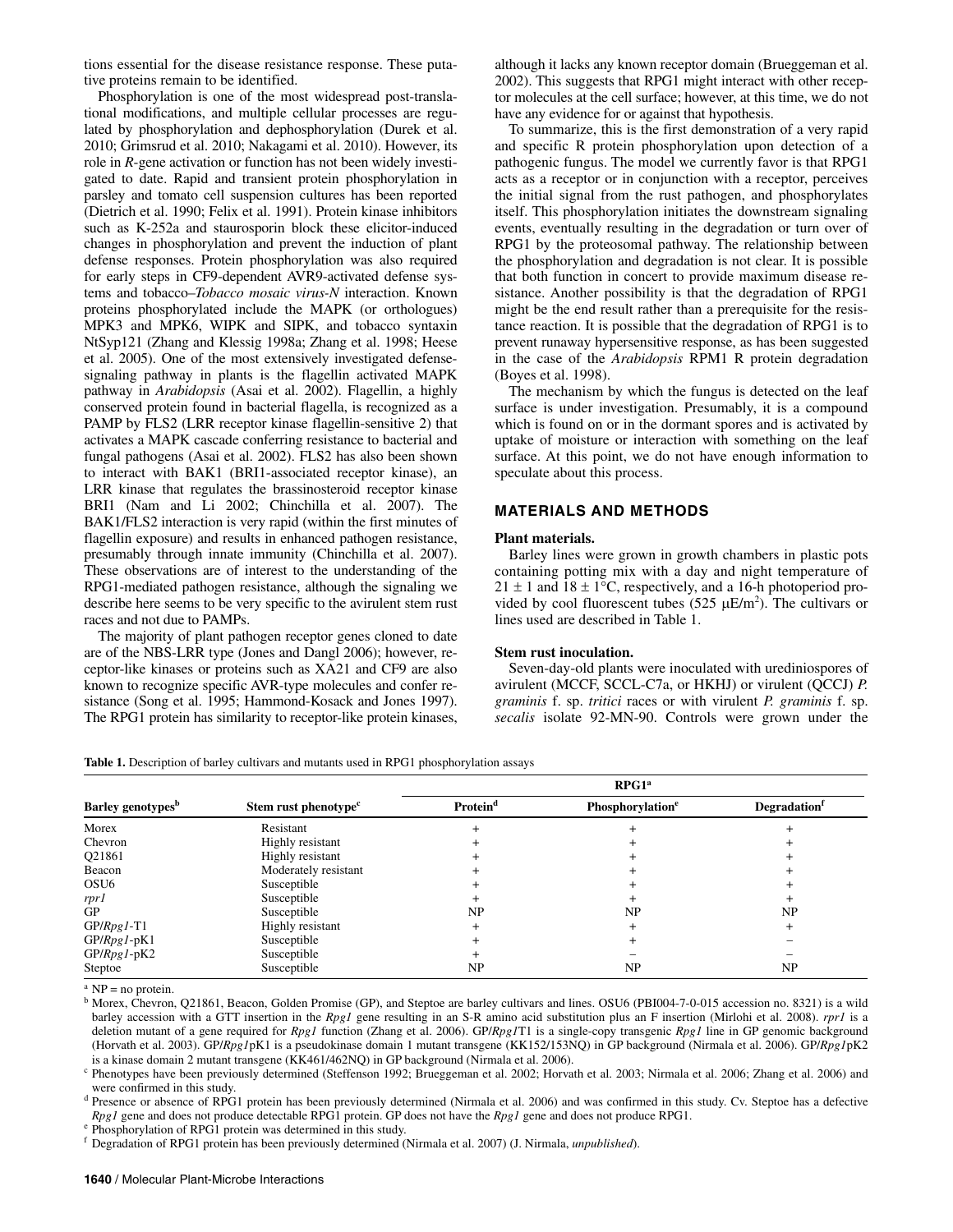same conditions but were mock inoculated only with talc. Plants to be assayed for rust infection were inoculated with the rust urediniospores at a rate of 0.25 mg/plant with talc as a carrier (Sigma-Aldrich, St. Louis) at a 1:20 ratio. After inoculation, the plants were misted and placed in the dark under humid conditions for 22 h. Thereafter, plants were exposed to light and misted periodically. After 4 h at this regime, the misting was stopped and the leaves were left to dry slowly. When the leaf surfaces were completely dry, plants were moved back to the growth chambers at 24°C and 100% relative humidity. Plants were phenotyped 14 days after rust inoculation.

For phosphorylation assays, the plants were inoculated with urediniospores or mock inoculated as above. After inoculation, the plants were lightly misted with water and immediately placed in a dark, humid chamber and timing started. This was done one plant at a time in order to make it as reproducible as possible. The elapsed time between inoculation, misting, and placing the plants in a moist chamber was approximately 30 s. Leaf samples were taken at the indicated time points and immediately frozen in liquid nitrogen. The frozen material in liquid nitrogen was brought to the laboratory and prepared for protein analysis as described below.

#### **Stripe rust inoculation.**

Seedlings were inoculated with barley stripe rust (*P. striiformis* f. sp*. hordei*), race PSH-72. Urediniospores were mixed with talc (Sigma-Aldrich) at a 1:20 ratio and spread on the leaves. The inoculated plants were kept in a dew chamber at 10°C in the dark for 24 h and then transferred to a growth chamber at a diurnal temperature cycle gradually changing from 4°C at 2:00 a.m. to 20°C at 2:00 p.m. with a daily 16-h photoperiod.

#### **Spot blotch inoculation.**

The second leaves of seedling were inoculated with spot blotch (*C. sativus*) isolate ND85F (100 μl of a suspension of 5,000 conidia/ml) and kept at 100% humidity overnight. The following day, plants were transferred to growth chambers and grown for 7 days prior to disease phenotyping and analysis.

#### **Protein kinase inhibitor assays.**

Plants of resistant cv. Morex were treated separately with 5 μM concentration of staurosporin, H7, A7, A8, or H8, or 2.5 μM concentrations of K252a or K252b, all from Sigma-Aldrich. The inhibitors were applied to the leaf surface and allowed to dry for 15 min and then inoculated with the avirulent stem rust race, MCCF. Samples were collected 15 min postinoculation and subjected to RPG1 phosphorylation assay or were scored for disease reaction on the 14th day after inoculation.

#### **Phosphoimmunoprecipitation and Western blot analysis.**

Approximately 200 μg of leaf tissue was ground in 500 μl of ice-cold extraction buffer (0.5 M sorbitol, 50 mM Tris HCl [pH 7.5], 10 mM MgCl<sub>2</sub>, and 1 mM dithiothreitol [DTT]). Cell debris was removed by centrifugation at  $15,300 \times g$  for 10 min, and total protein remaining in the supernatant was quantified by a dye-binding assay according to the manufacturer's instructions (Bio-Rad, Hercules, CA, U.S.A.). For phosphoimmunoprecipitation, 500 μg of total protein was combined with 20 μl of either phosphothreonine-specific (mono-anti-phosphothreonine ascites, catalog no. PTHR 12-M) or phosphoserine-specific (mono anti-phosphoserine immunoglobulin G, catalog no. PSER12-M) antibodies (Alpha Diagnostics, Austin, TX, U.S.A.) separately in extraction buffer and 500 μl of 2× immunoprecipitation buffer (1 M KCl, 0.02 M EDTA, and 2 mM PMSF) and rotated end-over-end at 4°C for 12 h. Protein A-agarose (30 μl) (Invitrogen, La Jolla, CA, U.S.A.) was added and incubated on ice for 1 h to precipitate the immuno-

complexes, which were collected at  $15,300 \times g$ . Immunocomplexes were washed four times with 1 ml of ice-cold immunoprecipitation buffer, resuspended in 30 μl of Laemmli sample buffer, boiled at 95°C for 3 min, and analyzed by sodium dodecyl sulfate polyacrylamide gel electrophoresis (SDS-PAGE). Proteins were electroblotted to polyvinylidene difluoride (PVDF) membranes and blocked in Tris-buffered saline– Tween (TBST) (20 mM Tris, 500 mM NaCl, and 0.1% Tween-20 [pH 7.5]) containing 10% nonfat dry milk. The blots were reacted with RPG1-specific polyclonal antibodies (Nirmala et al. 2007) for 12 h at room temperature and then with horseradish peroxidase-conjugated secondary antibodies (Alpha Diagnostics). Bands were visualized with the Nu Glo chemiluminescent detection system according to the manufacturer's directions (Alpha Diagnostics).

#### **RPG1 immunoprecipitation and Western blot analysis.**

Approximately 200 μg of leaf tissue was ground in 500 μl of ice-cold extraction buffer (0.5 M sorbitol, 50 mM Tris HCl [pH 7.5], 10 mM  $MgCl<sub>2</sub>$ , and 1 mM DTT). In total, 5  $\mu$ l of the phosphatase inhibitor cocktail 3 (catalog no. P0044) from Sigma-Aldrich was included in the extraction buffer for every 200 μg of leaf tissue ground. Cell debris was removed by centrifugation at  $15,300 \times g$  for 10 min, and total protein remaining in the supernatant was quantified by a dye-binding assay according to the manufacturer's instruction (Bio-Rad). For RPG1 immunoprecipitation, 500 μg of total protein was combined with 30 μl of affinity-purified RPG1 antibody in extraction buffer and 500 μl of  $2 \times$  immunoprecipitation buffer (1 M KCl, 0.02 M EDTA, and 2 mM PMSF) and rotated end-overend at 4°C for 12 h. Protein A-agarose (30 μl) (Invitrogen) was added and incubated on ice for 1 h to precipitate the immunocomplexes, which were collected at  $15,300 \times g$ . Immunocomplexes were washed four times with 1 ml of ice-cold immunoprecipitation buffer, resuspended in 30 μl of Laemmli sample buffer, boiled at 95°C for 3 min, and analyzed by SDS-PAGE. Proteins were electroblotted to PVDF membranes and blocked in TBST (20 mM Tris, 500 mM NaCl, and 0.1% Tween-20 [pH 7.5]) containing 10% nonfat dry milk. The blots were reacted with either phosphoserine-, phosphothreonine- or RPG1 specific antibodies for 12 h at room temperature and then with horseradish peroxidase-conjugated secondary antibodies (Alpha Diagnostics). Bands were visualized with the Nu Glo chemiluminescent detection system according to the manufacturer's directions (Alpha Diagnostics).

## **ACKNOWLEDGMENTS**

Research was supported by the National Research Initiative of the United States Department of Agriculture Co-operative State Research, Education, and Extension Service grant no. 2007-35301-18205 and National Institute of Food and Agriculture grant no. 2010-65108-20568.

## **LITERATURE CITED**

- Aaronson, D. S., and Horvath, C. M. 2002. A road map for those who don't know JAK-STAT. Science 296:1653-1655.
- Asai, T., Tena, G., Plotnikova, J., Willmann, M. R., Chiu, W.-L., Gomez-Gomez, L., Boller, T., Ausubel, F. M., and Sheen, J. 2002. MAP kinase signalling cascade in *Arabidopsis* innate immunity. Nature 415:977-983.
- Benschop, J. J., Mohammed, S., O'Flaherty, M., Heck, A. J. R., Slijper, M., and Menke, F. L. H. 2007. Quantitative phosphoproteomics of early elicitor signaling in *Arabidopsis*. Mol. Cell Proteomics 6:1198-1214.
- Blatt, M. R., Grabov, A., Brearley, J., Hammond-Kosack, K., and Jones, J. D. G. 1999. K+ channels of *Cf-9* transgenic tobacco guard cells as targets for *Cladosporium fulvum Avr9* elicitor-dependent signal transduction. Plant J. 19:453-462.
- Boyes, D. C., Nam, J., and Dangl, J. L. 1998. The *Arabidopsis thaliana RPM1* disease resistance gene product is a peripheral plasma membrane protein that is degraded coincident with the hypersensitive response.